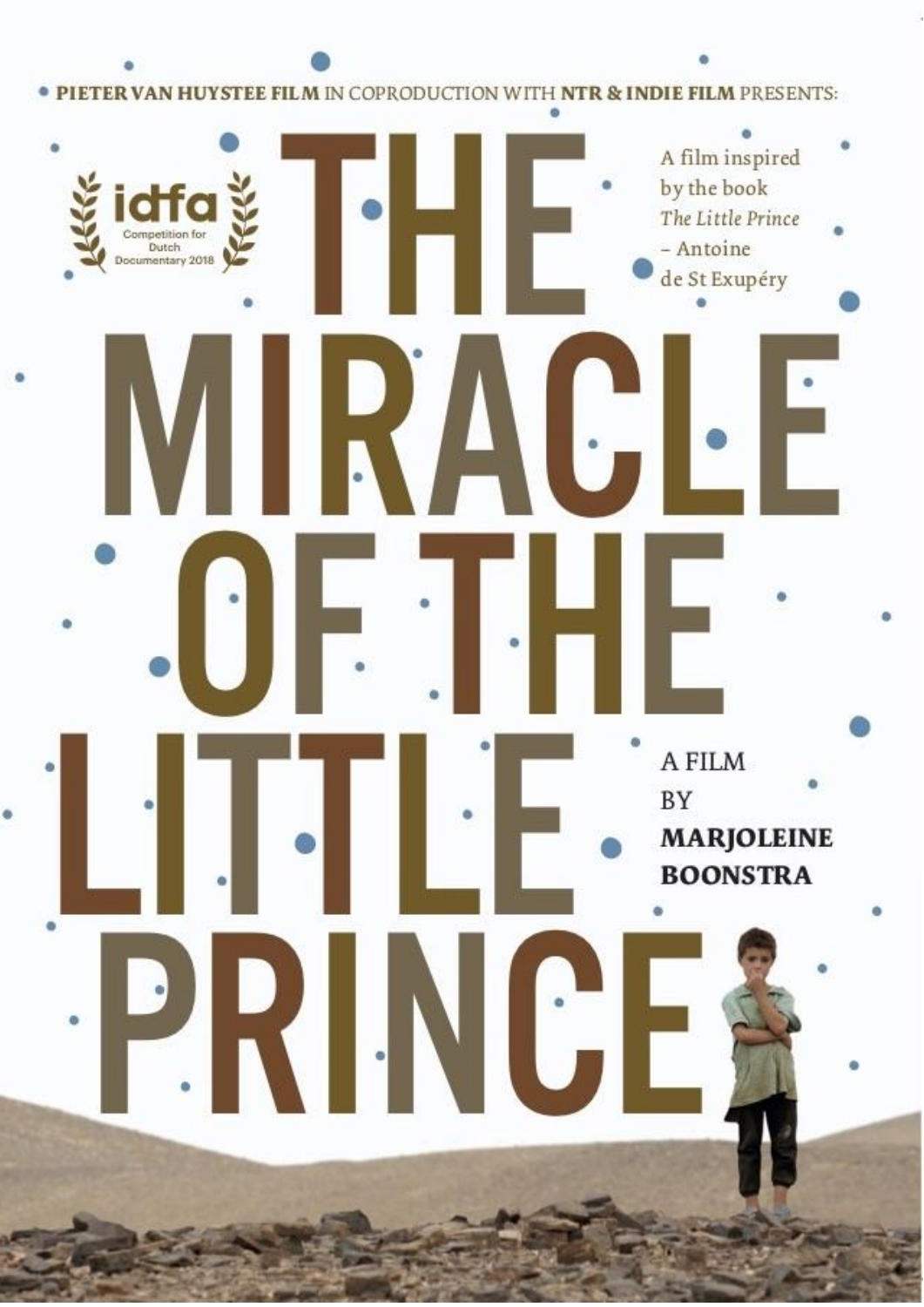**Pieter van Huystee Film** in coproduction with NTR & Indie Film presents:

# **THE MIRACLE OF THE LITTLE PRINCE**

### A film by **Marjoleine Boonstra**

A film inspired by the book *The Little Prince -* **Antoine de St Exupéry**

**Trailer: <https://vimeo.com/299256108>**



**World Premiere: 18 november, Tuschinski 1**

A Pieter van Huystee Film Production www.pvhfilm.nl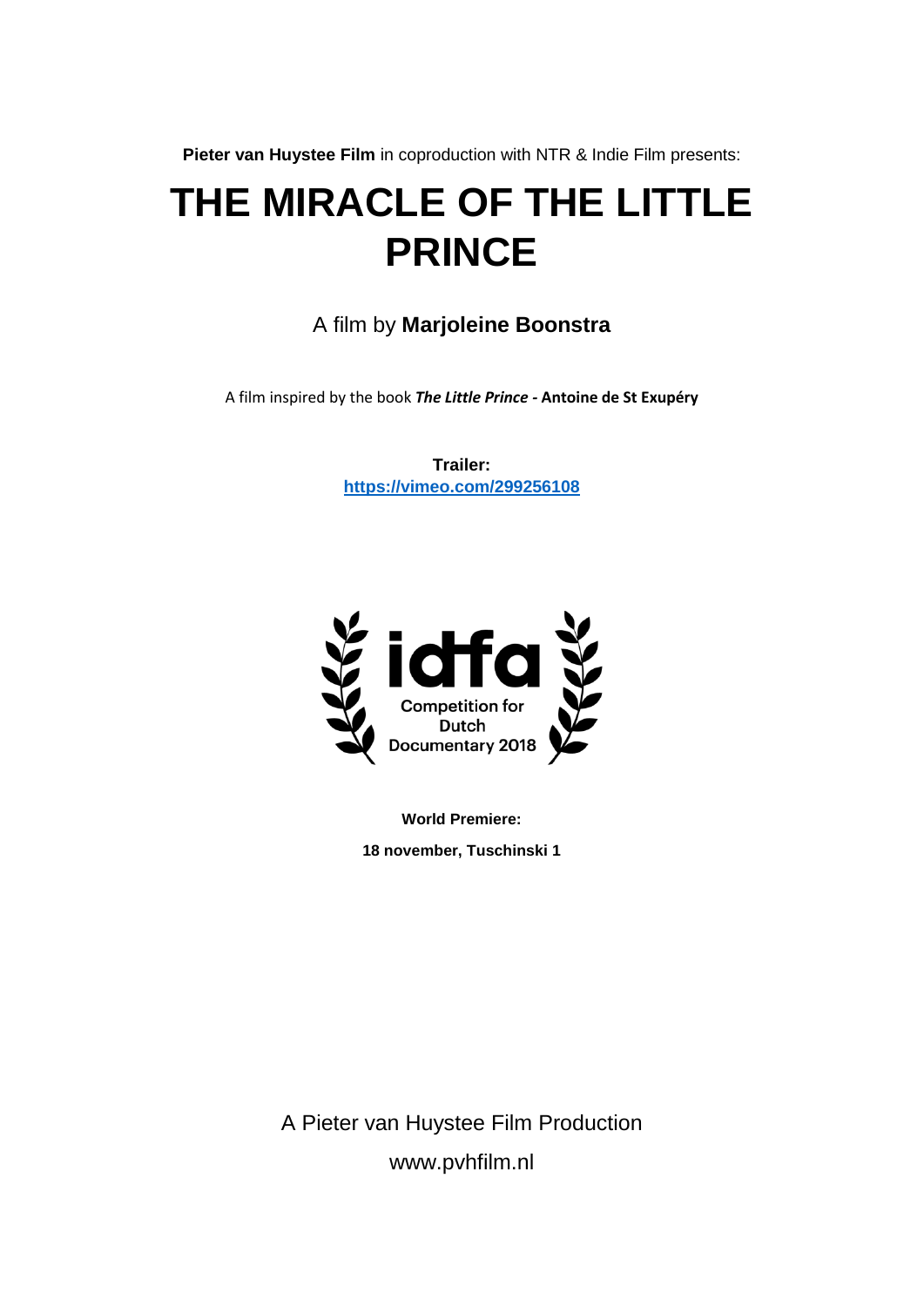#### **Credits**

| <b>Director</b>                              | <b>Marjoleine Boonstra</b>                               |
|----------------------------------------------|----------------------------------------------------------|
| research                                     | Lies Janssen                                             |
| scenario                                     | Marjoleine Boonstra / Lies Janssen / Pieter van Huijstee |
| cinematography                               | <b>Marjoleine Boonstra</b>                               |
| camera assistent                             | Stef van Wijk                                            |
| sound                                        | <b>Kees de Groot</b>                                     |
| editing                                      | <b>Menno Boerema NCE</b>                                 |
| composers                                    | Harry de Wit / Mari Boine / Svein Schultz                |
| sound design                                 | <b>Marc Lizier</b>                                       |
| grading                                      | <b>Michiel Rummens</b>                                   |
| finishing                                    | Jan Jaap Kuiper                                          |
| datahandling                                 | <b>Watse Eisma</b>                                       |
| line producers                               | Marty de Jong / Lotte Gerding / Céline Baggen            |
| Indie Film AS                                | <b>Carsten Aanonsen / Sarah Winge-Sørensen</b>           |
| producer                                     | <b>Pieter van Huijstee</b>                               |
| production coordinator NTR Astrid Prickaerts |                                                          |
| commissioning editor NTR                     | Oscar van der Kroon / Marloes Blokker / Diana Tromp      |
|                                              |                                                          |

| Length:                         | 90/55 minutes               |
|---------------------------------|-----------------------------|
| Genre:                          | Human interest              |
| <b>International Sales:</b>     | Films Transit, Jan Rofekamp |
| <b>Nederlandse distribution</b> | Mokum Filmdistributie       |

The film is supported by: NL Filmfonds en the Netherlands Film Production Incentive, Mediafonds, CoBO, Norsk Filminstitutt, PvH-film, Indie film AS, NTR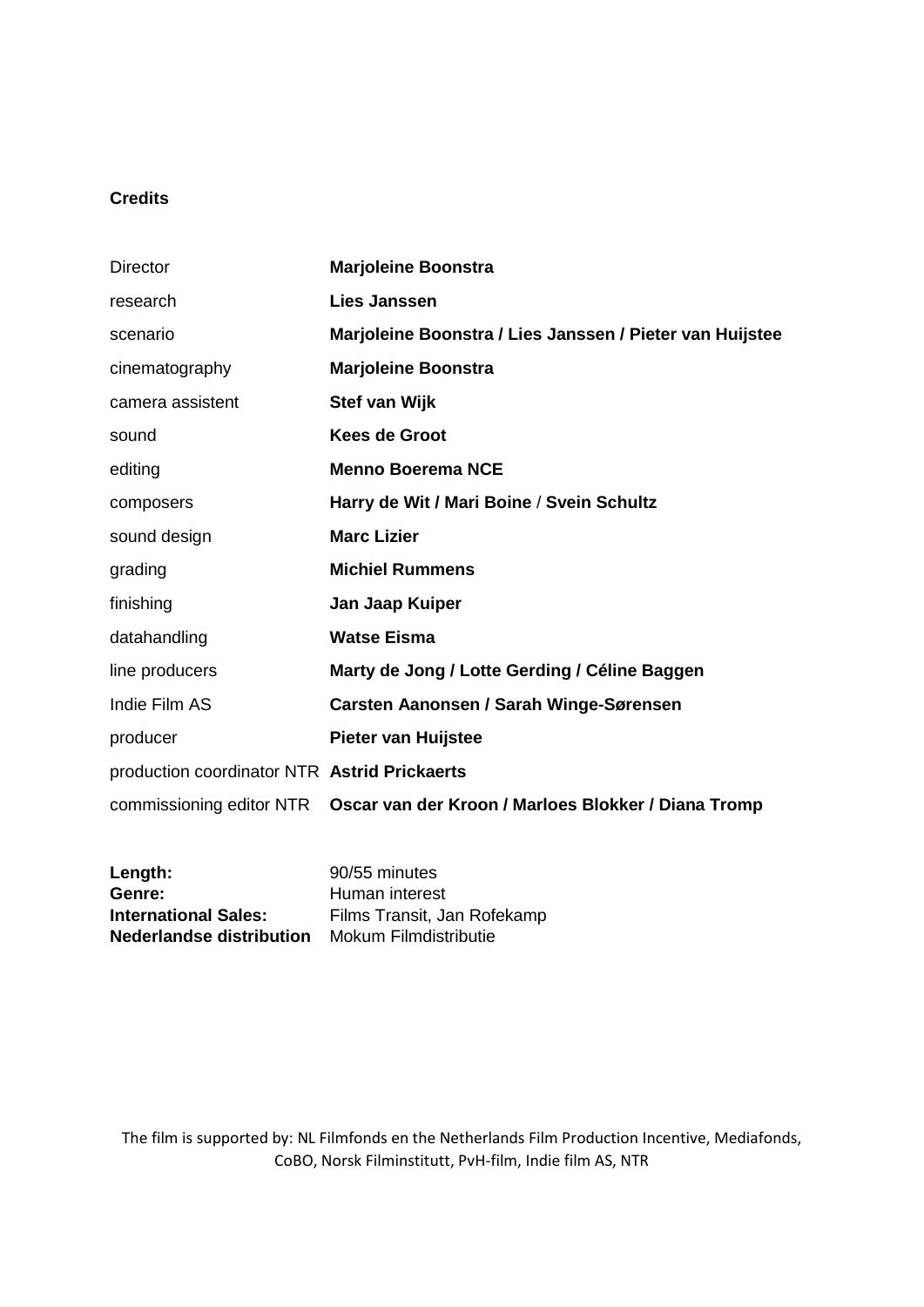#### **THE MIRACLE OF THE LITTLE PRINCE**

#### **Logline**

A documentary about the **passionate translators** of the book The Little Prince by Saint-Exupéry, who fight for the preservation of their endangered languages. The Little Prince is the most translated book in the world; in more than 375 languages. Why do people from very diverse cultures choose precisely **this book to keep their threatened languages and cultures alive? From Sami in the highlands of Samiland to Tamazight spoken on the desert planes of the Sahara. From Tibetan taught in exile in Paris to Nawat still spoken by a last generation in El Salvador.** Every translator has a dramatical story and motivation to translate this book. An inspiring human film which carries out the wisdom of the Little Prince.

#### **Synopsis**

*A documentary about the passionate translators of the book The Little Prince by Antoine de Saint-Exupéry, who fight for the preservation of their endangered languages.*

Next to the Bible, *The Little Prince* is the most translated book in the world. It has versions in over 300 different languages. Why do people from very diverse cultures choose precisely this book to keep their languages and cultures alive? From the night sky, where the little prince smiles at us on his star and where aviator and writer of the book Antoine de Saint-Exupéry felt most at home, this film lands in the desert. And, just like the little prince, this film travels from that desert around the world to meet several posthumous friends of the little prince on the way. People who make the inseparable connection between language, culture and landscape tangible.

In the desert, among the sand and stars, live writer Lahbib Fouad and his friend, the poet Omar Taous. For over 30 years they've been fighting for Tamazight, the Berber language that's officially the second language of Morocco, but that's barely written or read. The fact that the little prince talks with animals is commonplace in their culture.

In the land of the Sami, at the border of Norway and Finland, we meet Kerttu Vuolab. When she was young, she was bullied at boarding school because of her language and culture. After the tragic death of her younger sister, who drowned in the river near her home, she was even lonelier than before and she found comfort in *The Little Prince*. While attending university, she decided to translate the book into Sami.

The Tibetan translation is by Tashi Kyi and Noyontsang Lamokyab. Both of them live as exiles in Paris, cut off from their family, their landscape, culture and language. That language is menaced and purged by the Chinese.

In El Salvador Jorge Lemus is venturing on a translation next year into Nahuat, also called Pipil, an indigenous Aztec language. Today, it's spoken by only about 300 people after the Pipil natives were massacred on a large scale in 1932.

Through the air we connect these languages and cultures. With the words of the little prince we stretch a line across the world in which the notions of comfort and hope, that are so beautifully interlaced in *The Little Prince*, find their echo in the struggle of the translators and their friends. No matter how much their cultures differ, what connects them is that they are able to convince us that it is essential for people to be allowed to think, dream and speak in their native language.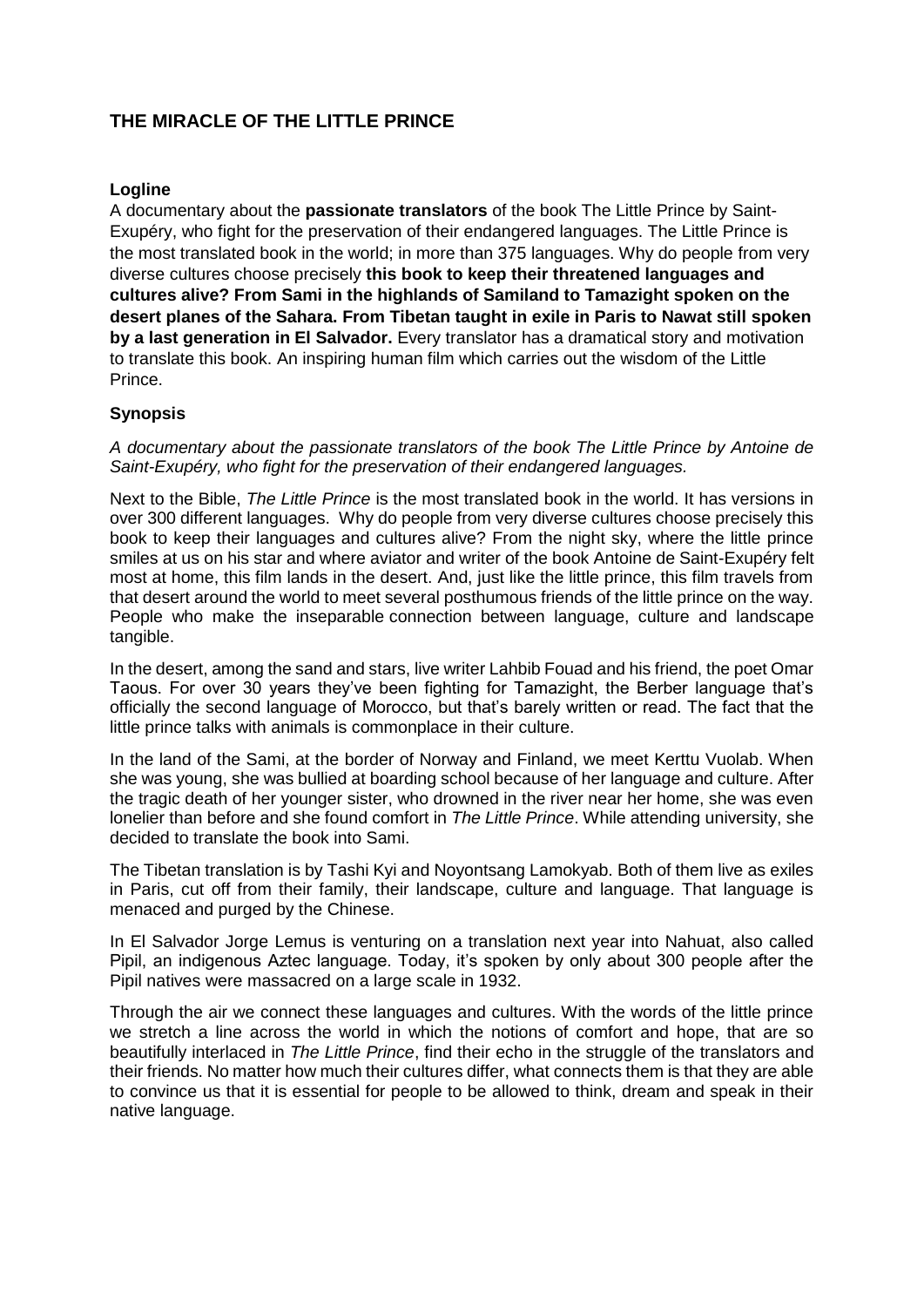#### **About the film**

*The Little Prince* has been translated worldwide in more than three hundred languages and every year new translations are added. It touches something essential in people's hearts - in all cultures and in the furthest corners of the earth. In the book the little prince leaves his home, a star where he feels lonely. On a quest for friendship and love he travels from planet to planet. He meets people and animals, asks why they do the things they do and he never judges. Everybody in the book is lonely, such as the king who rules from his throne but has no subjects, or the conceited man who wants to be praised to high heavens, or the lamplighter who performs such a vital job. The little prince keeps moving on, in search of people he understands and who understand him so that they may be friends. Eventually he ends up on earth where a clever fox, and a snake as angel of death, help him to find what he seeks. In his innocence the little prince has stolen the hearts of millions of readers all over the world.

The film explores deeply the theme of friendship that is central to *The Little Prince*. In the film the translators form a duo with a dear friend who, just like themselves, have locked the little prince in their hearts. They are putting their lives in the service of language and culture. These duos reinforce each other's stories and presence. The story of Kerttu Vuolab, for instance, is very personal and emotional. The Moroccan Lahbib Fouad, the translator of The Little Prince into Tamazight, is a dedicated but also introvert and sometimes stubborn personality. His friend, the poet Omar Taous, is exuberance itself and he manages to seduce Lahbib to candour in no time. That kind of cross-fertilization makes the film all that livelier.

Each of the stories place different accents but taken all together they form an exchange of landscapes, languages and cultures. Together, in the spirit of the little prince, they form a warm, humane plea asking you to wonder what really matters in the world and in life. The film feeds a growing awareness that the care for and the preservation of what makes you feel at home is essential for your existence as a human being, essential for life on this planet.

In the film we let our main characters take us to their world. We take on the role of the little prince, who greets everybody full of curiosity and asks people at which station in their life they have arrived, and why they do what they do. Such as Omar, who imbues us with his love for the desert as the dromedaries roar off the delusions of the day on their way home. How terrific is it not when we can shed the materialistic cocoon in which we have satisfactorily shut ourselves in, so that we can, by breaking the shell, experience the desert like a newly-born bird. So that we can place ourselves in the language and the life of our main characters. So that we don't just visit the landscape, but really be there.

The first dimension consists of images in the sky, inspired by the thoughts of Antoine de Saint-Exupéry. They are accompanied by quotations from *The Little Prince*, read by the main characters of the film in their own language. Music in which resonate the sounds of the cultures that are in danger. A dimension that provokes wonderment and emotional confusion. At first you cannot do anything but let it come over you like a giant wave. As the film progresses the significance and understanding of what you hear and see increases. Not everything will immediately be translated.

The second dimension is making the acquaintance of the dedicated translators who convey the necessity of translation through their personal stories. If the language survives, then they will. We meet them in the landscape with which their language and culture is connected.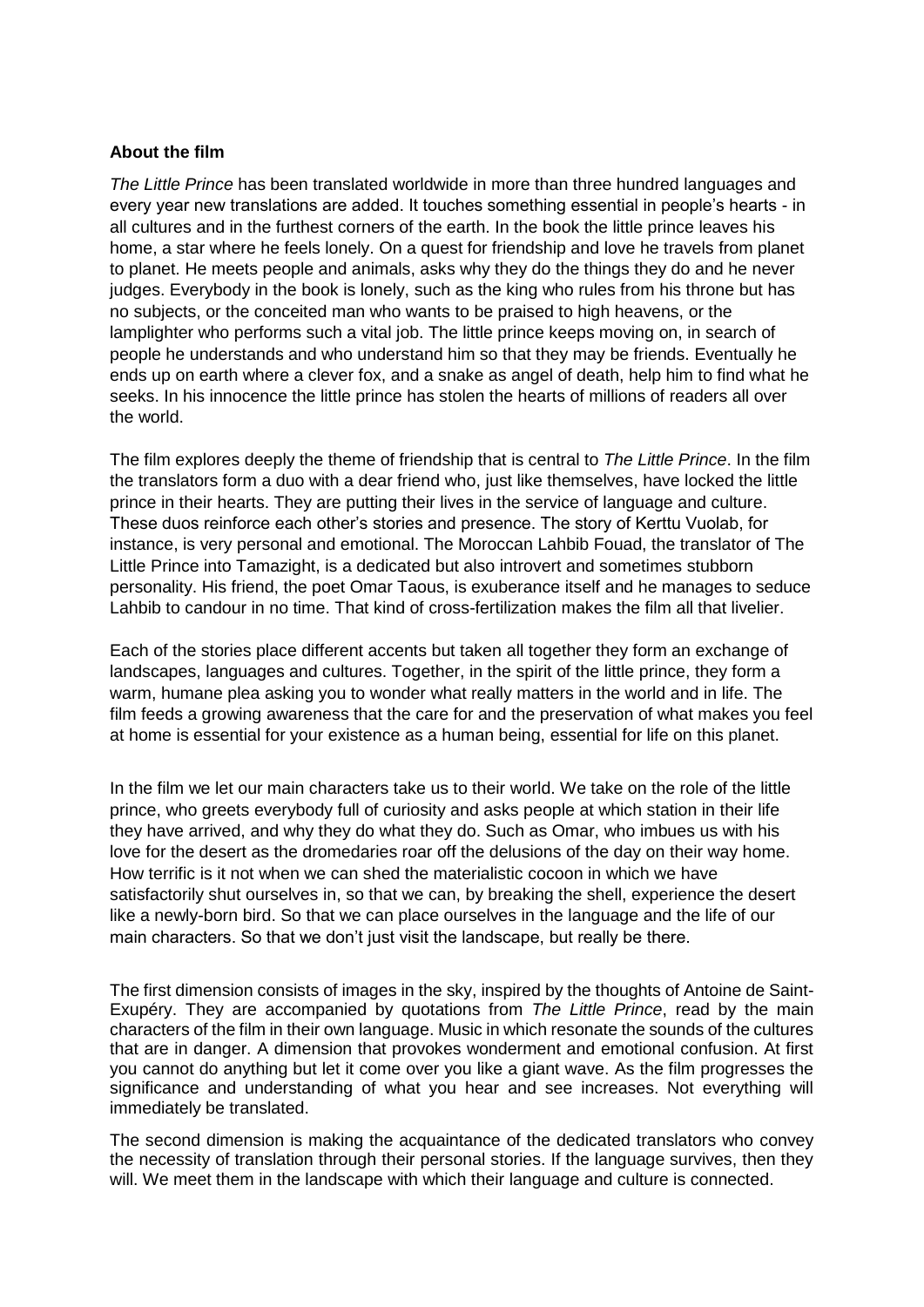The third dimension is formed by the books of *The Little Prince* in Jean-Marc Probst's library. We will be landing there two or three times in the film. The wealth of books, languages and alphabets.

The fourth dimension I would like to introduce is looking. Images of people looking at you. People staring into the lens long, concentrated and unembarrassed; moving portraits that seem to look right through you. You look at them, but they look back even harder. The visual translation of the attitude of the little prince, his curiosity and his almost childlike amazement. What do they see and what do you see?

What the dimensions have in common is, just like the little prince does so well, touching your heart. I love aesthetic, technically perfect images of maximum quality and there will be plenty of them in this film. However, I will not shy away from less polished images, but make full use of coincidence when it happens. If you hobble along with your camera on a sledge in a temperature of 25° below zero you will not make perfect shots, but you can communicate the feeling of such a journey in freezing cold.



#### **Marjoleine Boonstra**

Marjoleine Boonstra is a Dutch filmdirector and photographer with over 25 years of experience. Her documentaries always circle around the theme: what keeps mankind alive. In 2015 her first feature film KURAI KURAI, tales on the wind premiered. She combines a poetic visual approach with a com-passionate view on the world, which make her documentaries striking and touching.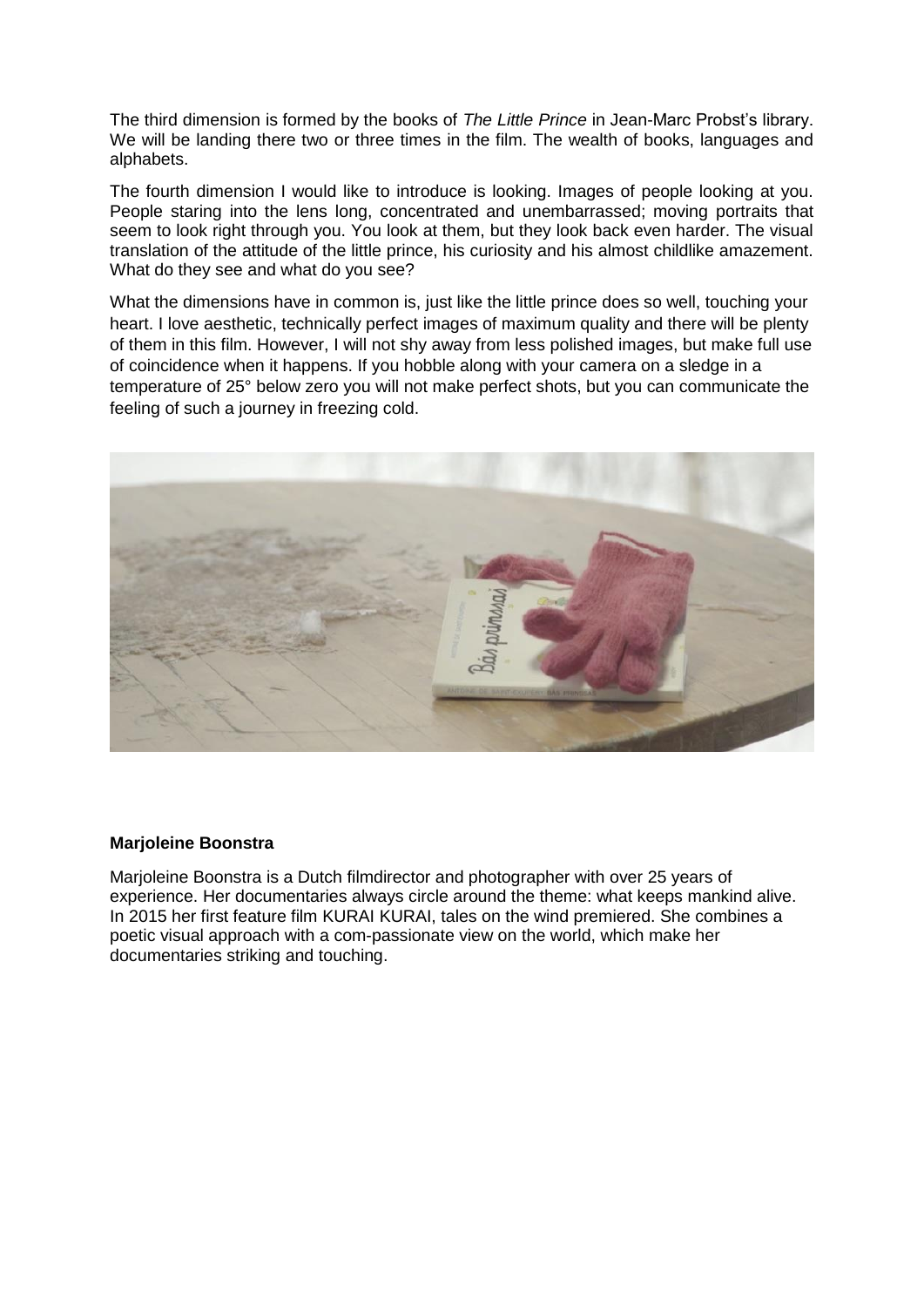**Stills**



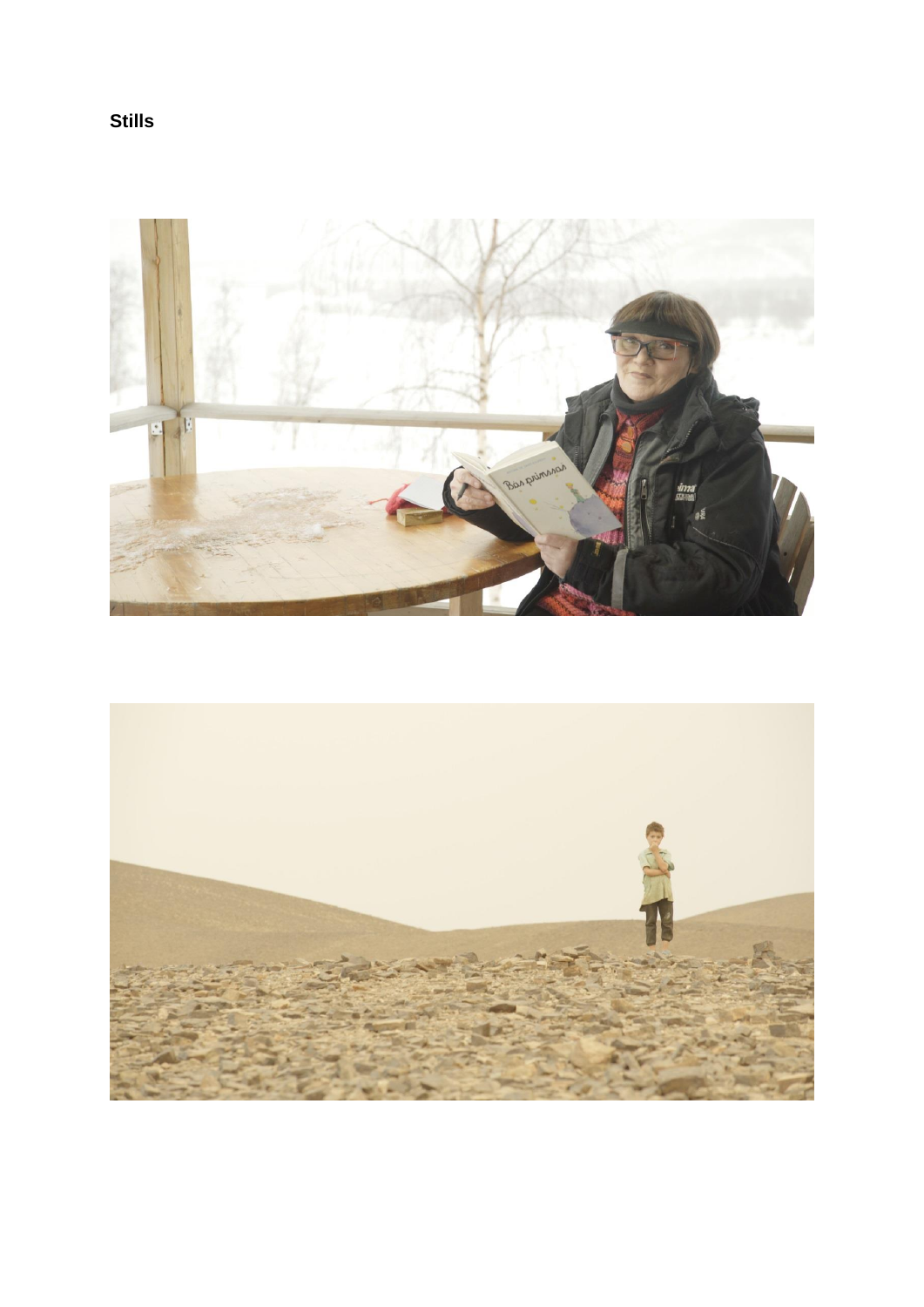